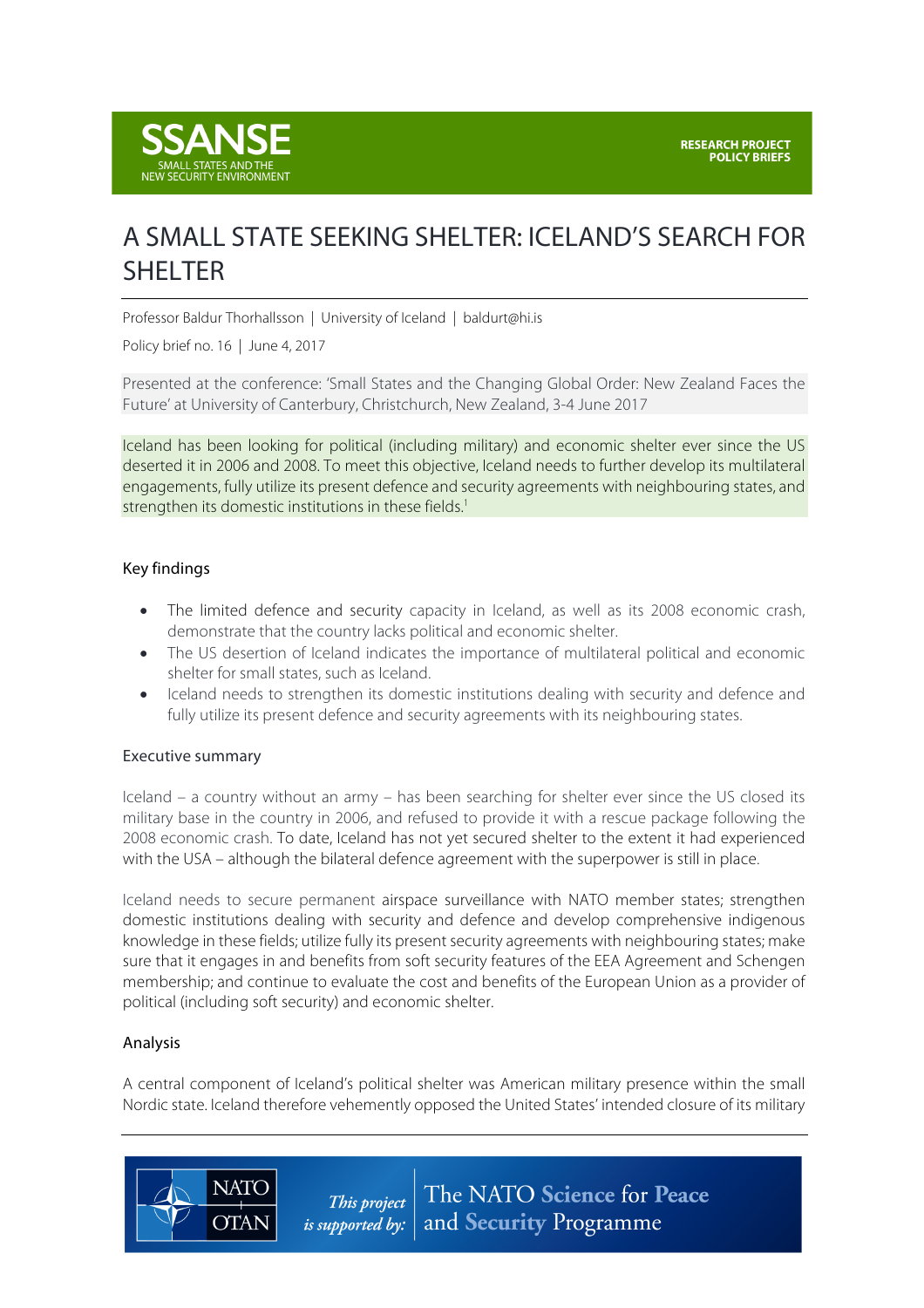base; never backing down from the steadfast position that US military presence in the country was needed. The Icelandic government tried to make the most out of the remaining US commitments in Iceland, especially after the negotiation reached a deadlock and the US unilaterally decided to close the base.

Until 2006, the US was also deeply involved in the provision of economic shelter to Iceland, as it continued to pay for Iceland's defence, as well as build and run the international airport at Keflavík, the air surveillance system, and other infrastructure. Moreover, until the late 1960s, the US provided Iceland with direct economic assistance – especially in times of economic downturn. Iceland therefore turned to the US for financial assistance when the country was hit by the 2008 international financial crisis, which had caused an almost complete collapse of its financial system. The Icelandic Central Bank approached the US central bank and requested a currency swap agreement, similar to that which the US Federal Reserve had offered Switzerland, the other Nordic countries, and many other countries around the globe. However, in this instance the United States declined Iceland's request for financial support.

With their request for financial support denied by the US, Iceland turned to the European Union for assistance. However, the EU also turned down Iceland's request for aid, citing the fact that Iceland is not a member state. Iceland's membership of the European Economic Area (EEA) and Schengen is secondary to formal membership of the Union.

## Iceland's response

**NATC** 

**OTAN** 

To compensate for diminishing American political and economic shelter, Iceland has sought shelter from alternative sources. The Icelandic government has made civil security agreements – mainly concerning its waters – with the United Kingdom, Denmark, Norway, and Canada. The aim of the agreements is to exchange information, discuss common security concerns, and plan various projects regarding training and military exercises. Furthermore, airspace surveillance arrangements have been made with various NATO member states, including France, Germany, and the UK, and the non-NATO Nordic states Sweden and Finland, that allow for the temporary presence of their jet fighters in the country.

Alongside its pursuit of new bilateral agreements, Iceland has sought to strengthen its ties with NATO in an effort to shore up the organisation's provision of shelter to the country. Central to achieving this is its participation in the NATO Infrastructure Fund, as well as remaining committed to its international operations. The release of the country's first ever defence budget, as well as offering to cover all substantial costs for military exercises in the region, further emphasises that Iceland is increasing its own contribution in an effort to retain political shelter.

In addition to its pursuit of political shelter, Iceland began to consider new avenues for economic shelter. In 2009, Iceland applied for membership of the European Union just nine months after its economic crash. The collapse gave the pro-European Social Democratic Alliance (SDA) a brief opportunity to place the EU question on the political agenda. The SDA mainly focused on the potential economic benefits of EU membership and the adoption of the euro, emphasizing the benefits of cheaper goods for consumers and enterprises, and access to aid from the EU structural funds for rural areas, agriculture and the tourism industry. There was however no mention of the EU as a soft security shelter provider.<sup>2</sup> After a speedy economic recovery and considerable domestic opposition to membership, the application was put on hold in 2013. At present, the Icelandic

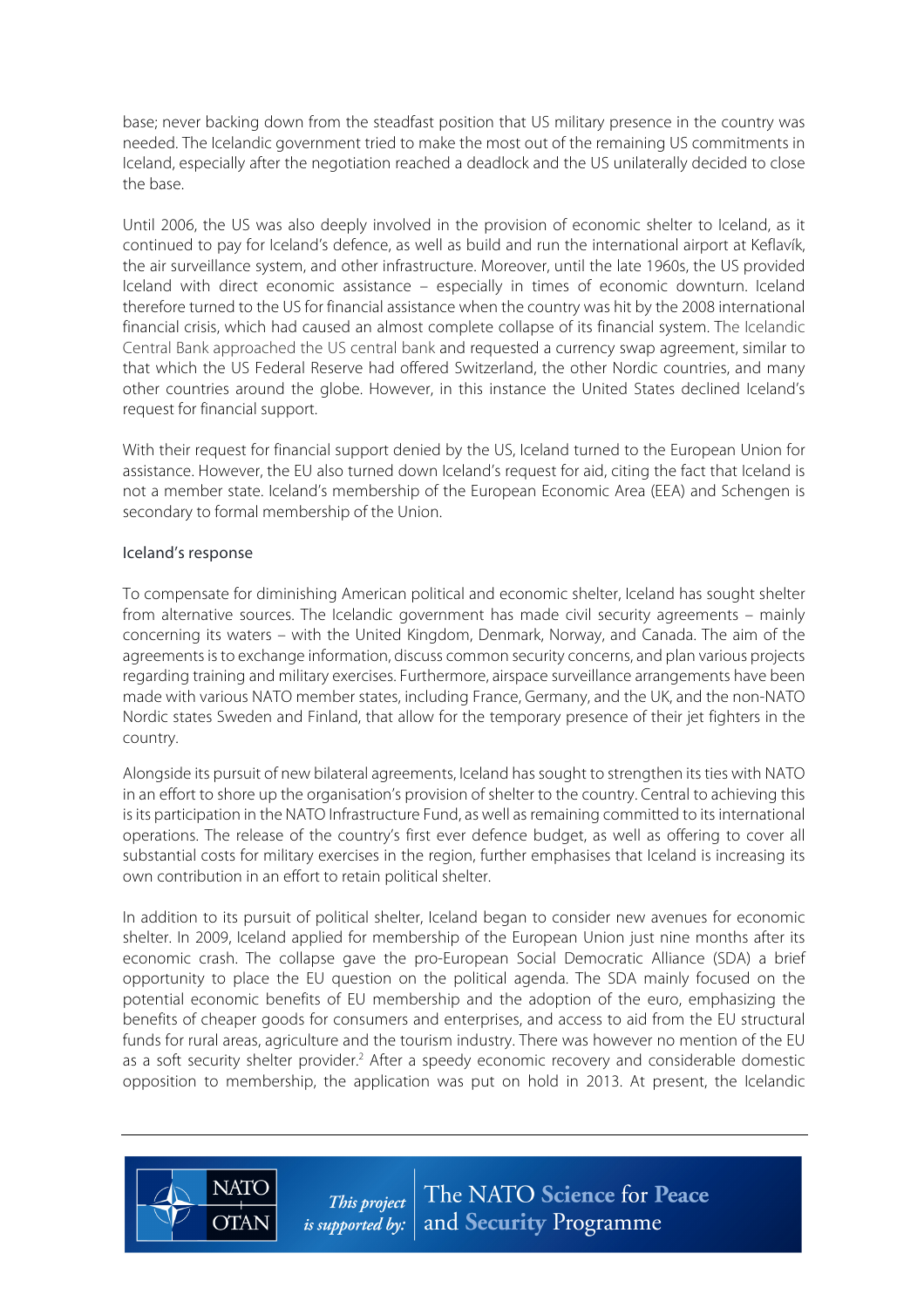government does not regard the country as a candidate country to join the EU - though it has not withdrawn the membership application.

Icelandic politicians have also looked to non-traditional sources for support – namely China and Russia. Iceland was the first European country to sign a Free Trade Agreement with China, which entered into force in 2014. It covers trade in goods and services, rules of origin, trade facilitation, intellectual property rights, competition and investment. The free trade agreement also stipulates that the two states should enhance their co-operation in a number of areas, including on labour and environmental issues.

Furthermore, the former president of Iceland (1996-2016), Ólafur Ragnar Grímsson, enthusiastically campaigned for closer political and economic ties with Russia. He especially emphasised close cooperation with Russia over Arctic issues, and made a special effort to retain friendly ties between the two states following Russia's breach of Ukraine's sovereignty. At the height of the 2008 economic crash, the Icelandic Central Bank hinted that the Russian Government was willing to bail Iceland out with a substantial loan. The US ambassador in Reykjavik was clearly concerned about this prospect, reporting to Washington that '…the PM asked at the press conference why Iceland shouldn't call on the Russians if they could help?<sup>'3</sup> The ambassador also claimed that the embassy had encouraged the Icelandic government to look for shelter elsewhere other than from Russia: 'We doubt that it would be in the interest of the U.S. or NATO for the Icelanders to be beholden to Russia, however "friendly" the loan terms may be.<sup>4</sup> Notably, the ambassador also encouraged Washington to consider stepping in and offering assistance: 'The possibility of a Russian loan bailout as well as concerns voiced by some American bankers raise the question of whether greater USG involvement in the crisis is merited.' <sup>5</sup> The response from Washington, however, was not positive. The US offered no financial assistance, and Washington officials simply expressed relief when the Russian government hinted that it was willing to bail out Iceland after the crisis hit.<sup>6</sup> While nothing eventuated from the Russian loan offer, the interesting fact remains that Icelandic policy-makers were willing to entertain the possibility of a Russian rescue package.

Most recently, prominent Icelandic politicians have been looking at how a post-Brexit environment may benefit the country. According to the current foreign minister, Brexit – and the associated opportunities it may provide – has now become a priority issue in the Icelandic Ministry for Foreign Affairs. The minister hopes that the UK, as the fifth largest world economy, becomes the leader of free trade in the world after it leaves the EU. This in turn might allow Iceland – as the UK´s neighbouring state and established trade partner – to utilize this opportunity and engage in free trade worldwide, thus strengthening its economy. According to the Icelandic Ministry of Foreign Affairs, Brexit will not have any effect on the security and defence relations between Iceland and the UK. However, the UK is likely to campaign for a stronger NATO in the post-Brexit era, and in light of growing disputes between the West and Russia, might seek to strengthen its security and defence ties with Iceland – a move that would be highly welcomed by most of the Icelandic political elite.

## What should Iceland do?

**NATO** 

**OTAN** 

Iceland should strengthen its present multilateral arrangements providing it with political and economic shelter. It also needs to strengthen its domestic institutions, many of which suffer from lack of funds. There are several actions Iceland should undertake to achieve this: